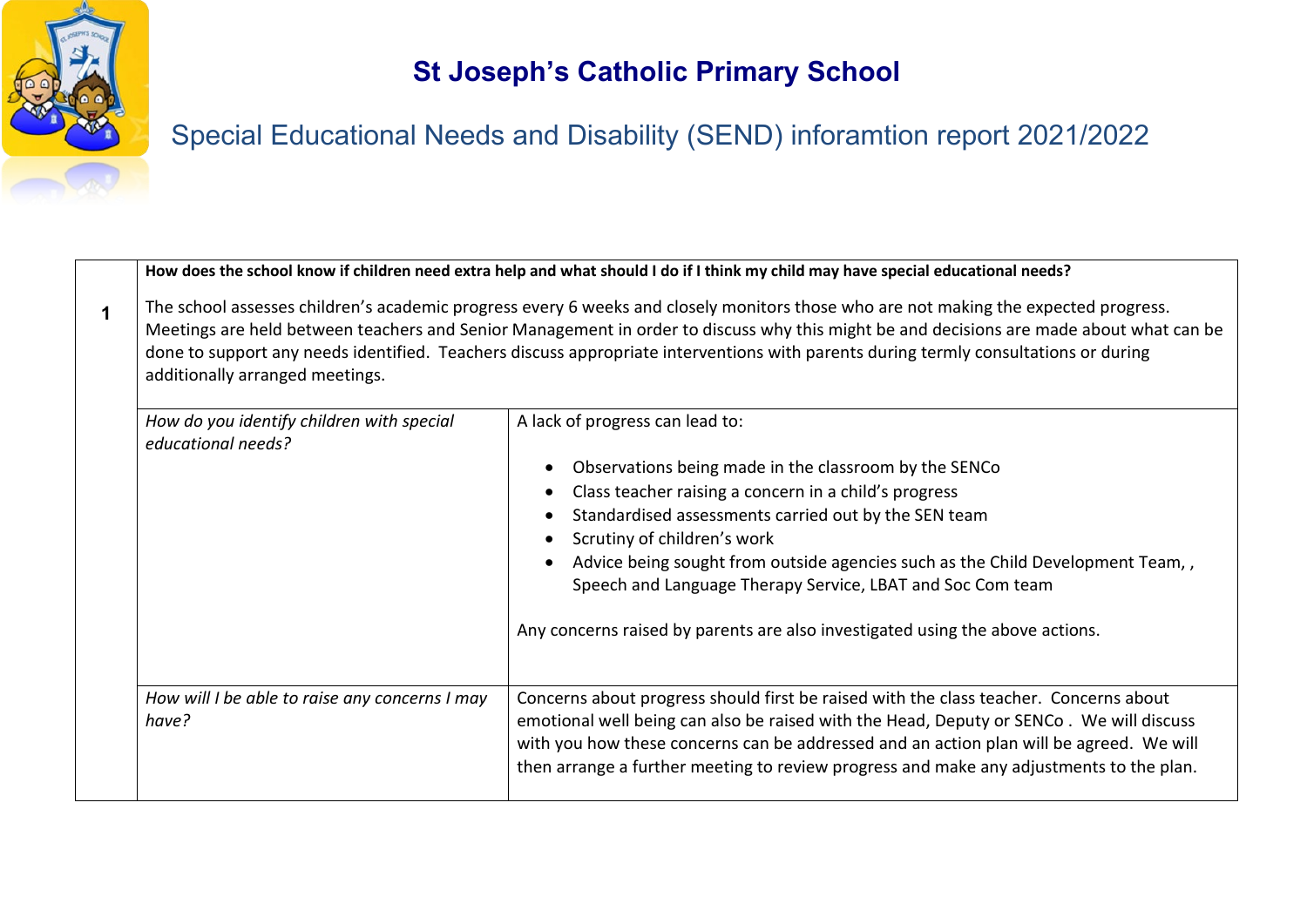

|                | How will the school staff support my child?                                                                                                                                                                                                     |                                                                                                                                                                                                                                                                                                                                                                                                                                                                                                                                                                                    |
|----------------|-------------------------------------------------------------------------------------------------------------------------------------------------------------------------------------------------------------------------------------------------|------------------------------------------------------------------------------------------------------------------------------------------------------------------------------------------------------------------------------------------------------------------------------------------------------------------------------------------------------------------------------------------------------------------------------------------------------------------------------------------------------------------------------------------------------------------------------------|
| $\overline{2}$ | We aim to provide quality 1 <sup>st</sup> class education for all the children in our care irrespective of whether they have needs or not. In order to do this,<br>we ensure that we invest in staff training and resources on a regular basis. |                                                                                                                                                                                                                                                                                                                                                                                                                                                                                                                                                                                    |
|                | Who will oversee and plan the education<br>programme. Who will be working with my<br>child and how often? What will be their roles?                                                                                                             | The teacher and SENCo will plan an appropriate programme of intervention after discussion<br>with parents and children and sometimes, outside agencies. The SENCo timetables the<br>support, liaising with any professionals and other staff working with the child.<br>Higher level teaching assistants, and teaching assistants work with individual children or with<br>groups of children. All staff that work with children are trained in running the interventions<br>offered. Professionals from outside agencies will also work occasionally with individual<br>children. |
|                | Who will explain this to me?                                                                                                                                                                                                                    | Class teachers are the first point of contact for parents but the SENCo also offers meetings<br>with parents of children with Special Educational Needs. Regular meetings can also be<br>arranged by the SENCo in order to work with parents when completing referrals and planning<br>programmes of support.                                                                                                                                                                                                                                                                      |
|                | How are school governors or trustees involved<br>and what are their responsibilities?                                                                                                                                                           | The school has 2 SEN governors. Governors oversee the SEN policy and provision and reports<br>termly to the Full Governing body. There is a close liaison with the SENCo and visits are made<br>to the school where the needs of the children / school are discussed and monitoring of<br>provision takes place.                                                                                                                                                                                                                                                                   |
|                | How does the school know how effective its<br>arrangements and provision for children and<br>young people with special educational needs<br>are?                                                                                                | There is close scrutiny of the progress of children with SEN every term. Progress is measured<br>against the school's expectations, the rest of the school cohort and the progress locally and<br>nationally. Children are also assessed using published standardised tests before an<br>intervention is started and then at the end of the intervention in order to measure impact.<br>The use of Edukey Provision Maps platform allow us to monitor progress of targets and<br>interventions.                                                                                    |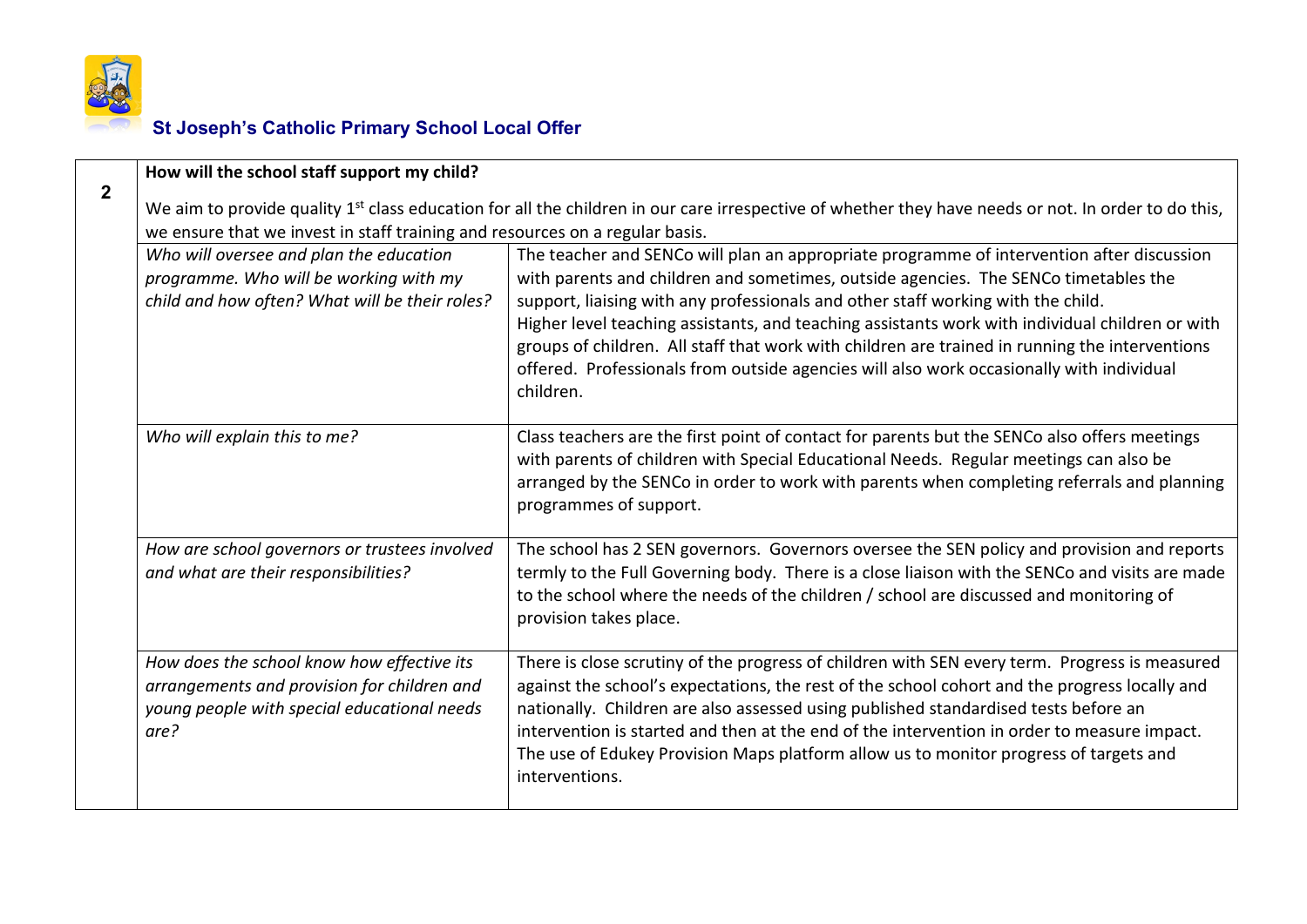

|   | How will the curriculum be matched to my child's needs?                                                                                                                                      |                                                                                                                                                                                                                                                                                                                                                                                                                                                                                                                                                                                                                                 |
|---|----------------------------------------------------------------------------------------------------------------------------------------------------------------------------------------------|---------------------------------------------------------------------------------------------------------------------------------------------------------------------------------------------------------------------------------------------------------------------------------------------------------------------------------------------------------------------------------------------------------------------------------------------------------------------------------------------------------------------------------------------------------------------------------------------------------------------------------|
| 3 | Through observations, assessments and discussions with children and parents, the children's individual needs are identified and appropriate<br>support is put in place within the classroom. |                                                                                                                                                                                                                                                                                                                                                                                                                                                                                                                                                                                                                                 |
|   | What are the school's approaches to<br>differentiation? How will that help my child?                                                                                                         | Lessons are routinely differentiated to match the pupils' needs in the class. Children are<br>given support through specialised resources, adult and peer support and through<br>differentiated tasks. Provision is monitored on a termly basis through lesson observations<br>carried out by the Senior Leadership Team.                                                                                                                                                                                                                                                                                                       |
|   |                                                                                                                                                                                              | How will both you and I know how my child is doing and how will you help me to support my child's learning?                                                                                                                                                                                                                                                                                                                                                                                                                                                                                                                     |
| 4 | In addition to the normal reporting<br>arrangements what opportunities will there be<br>for me to discuss his or her progress with the<br>staff?                                             | Parent / teacher consultations are held once a term where discussion takes place on the<br>progress of the children against national expectations or their own personal targets identified<br>in individual subject books. Twice yearly parents of children on the SEN register will be<br>invited in to contribute to target setting and reviewing. The SENCo also holds consultations<br>that run alongside the parent / teacher consultations if requested. Extra communication or<br>meetings are always available on request and if necessary outside professionals are invited to<br>contribute to the child's provision. |
|   | How does the school know how well my child is<br>doing?                                                                                                                                      | Assessment within the classroom is a continuous process and involves observations of the<br>child at work, self or peer assessment and full application of the marking scheme. The SEN<br>team uses checklists and standardised assessments to monitor how individual pupils are<br>progressing. Staff running interventions keep notes on what is going well and areas for<br>further development which are fed back to teaching staff and the SENCo via Edukey Provsion<br>Maps, parents have access to their child plan.                                                                                                     |
|   | How will I know what progress my child should<br>be making?                                                                                                                                  | The class teacher and SENCo will explain the progress the children are making against the<br>targets set for them and indicate whether this reaches the expectations appropriate to<br>individual needs. Annual reports also outline whether a child is working above, below or in                                                                                                                                                                                                                                                                                                                                              |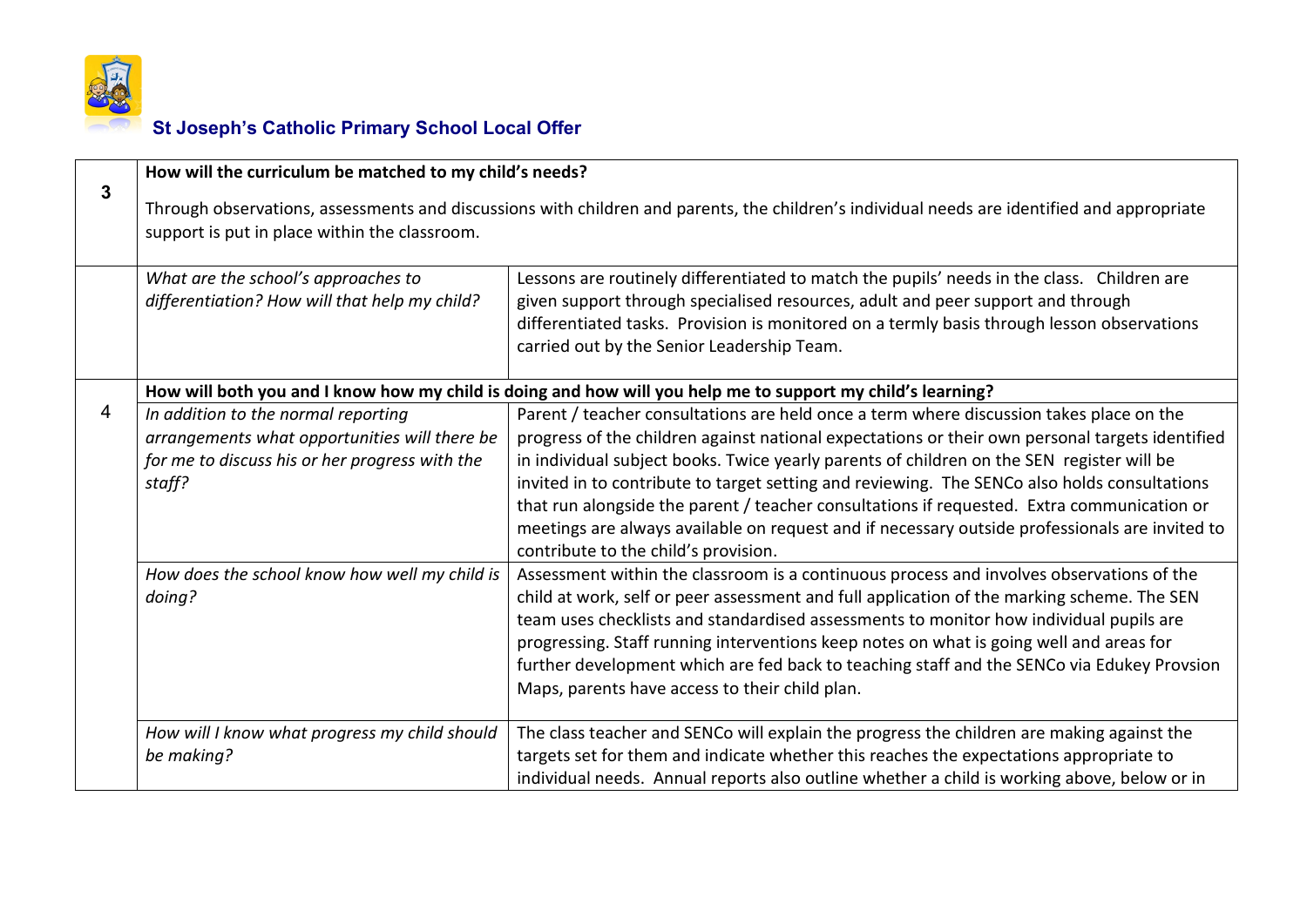

|   |                                                                                                                                 | line with national expectations.                                                                                                                                                                                                                                                                                                                                                                                                                                                                                                                                                     |
|---|---------------------------------------------------------------------------------------------------------------------------------|--------------------------------------------------------------------------------------------------------------------------------------------------------------------------------------------------------------------------------------------------------------------------------------------------------------------------------------------------------------------------------------------------------------------------------------------------------------------------------------------------------------------------------------------------------------------------------------|
|   | What opportunities will there be for regular<br>contact about things that have happened at<br>school e.g. a home / school book? | Teachers will set up suitable communication systems so parents can keep in contact and<br>receive regular updates from the school. This can take the form of weekly meetings,<br>communication books or e-mail contact. The SENCo is also happy to contribute to these<br>communication systems.                                                                                                                                                                                                                                                                                     |
|   | How will you explain to me how his or her<br>learning is planned and how I can help support<br>this outside of the school?      | Staff have been trained in holding structured meetings where needs and support are<br>discussed and agreed with parents. An ILP (individual Learning plan) is designed for your<br>child, along with the Provision map highlighting how their needs will be met in class and what<br>targets your child will be working towards. The ILP will also identify ways you can help at<br>home.                                                                                                                                                                                            |
|   | How and when will I be involved in planning<br>my child's education?                                                            | Termly meetings are held with class teachers and the parents are kept involved and updated<br>through the communication opportunities mentioned above. Parents are asked for their<br>opinions and support when planning special events such as school trips and residentials to<br>ensure full inclusion of all children.                                                                                                                                                                                                                                                           |
|   | Do you offer any parent training or learning<br>events?                                                                         | We offer parent workshops in understanding and supporting children with Special<br>Educational Needs, responding to the needs of our community.                                                                                                                                                                                                                                                                                                                                                                                                                                      |
|   | What support will there be for my child's overall well-being?                                                                   |                                                                                                                                                                                                                                                                                                                                                                                                                                                                                                                                                                                      |
| 5 | What is the pastoral, medical and social<br>support available in the school for children<br>with SEND?                          | We are proud to be a Thrive school, THRIVE supports children with their emotional health,<br>well being and social skills, all of which are needed to enable learning to take place. Children<br>cannot always put their needs into words, but the way children behave can tell us a lot about<br>how they are feeling. For some children there may be an obvious reason why they need extra<br>support. This might be due to bereavement, family break down or an identified medical<br>condition such as ADHD. For others, there may not be any obvious trigger as to why they are |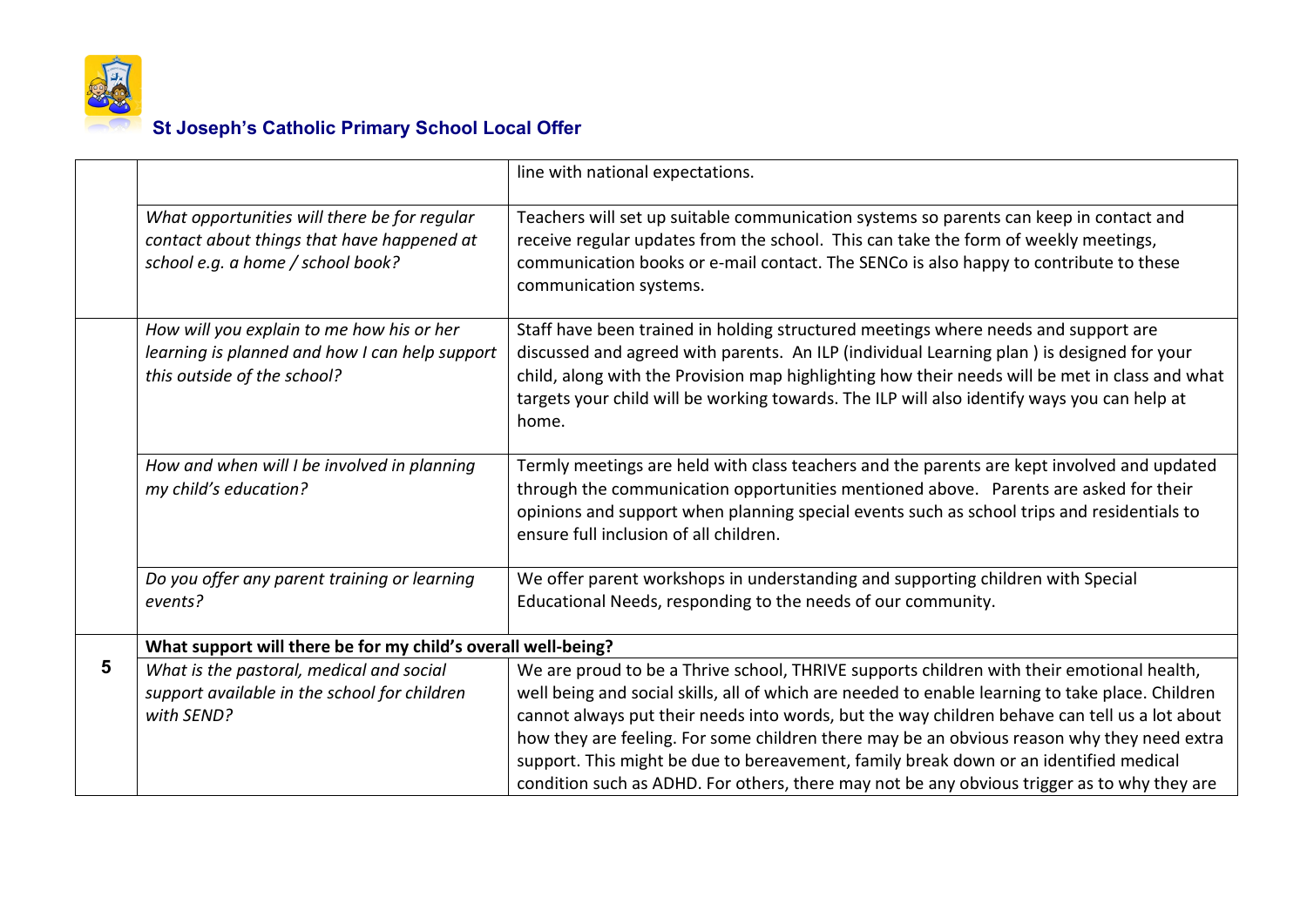

|                                                                                                                  | finding some aspects of school and/or home life difficult. We have two trained THRIVE<br>practitioners currently and two Learning Mentors who's role is to support children who may<br>be experiencing emotional or behavioural difficulties that cause a barrier to learning. They<br>also manage and lead a Social skills Group which supports children with friendship needs. The<br>SENCo can refer children to outside agencies to offer wider support. Every child with a<br>medical issue has a Health Care Plan or an Intimate Care Plan that is created in partnership<br>with parents.                                                                                                                                                                                         |
|------------------------------------------------------------------------------------------------------------------|------------------------------------------------------------------------------------------------------------------------------------------------------------------------------------------------------------------------------------------------------------------------------------------------------------------------------------------------------------------------------------------------------------------------------------------------------------------------------------------------------------------------------------------------------------------------------------------------------------------------------------------------------------------------------------------------------------------------------------------------------------------------------------------|
| How does the school manage the<br>administration of medicines and providing<br>personal care?                    | All support staff are trained as First Aiders and all staff have received training in the use of<br>epi-pens. If a child's needs require special or specialist care, we ensure that a member of<br>staff is trained and an appropriate plan is put in place with the support of the parents. We<br>have a managing Medicines policy which outlines how the school ensures appropriate care is<br>given.                                                                                                                                                                                                                                                                                                                                                                                  |
| What support is there for behaviour, avoiding<br>exclusions and increasing attendance?                           | Using the THRIVE approach we can help support children with their behaviour understanding<br>that it is a way of communicating an unmet need. The Learning Mentors and Social skills<br>group support children with behavioural, social and emotional needs. Some children may<br>have an Individual Behaviour Plan or flow chart which aims to allow them to understand and<br>manage their own behaviour. Good attendance is rewarded termly with a wrist band and<br>certificate. We work closely with parents to ensure poor attendance is quickly improved and<br>support is offered through referrals to outside agencies if appropriate. The school has a clear<br>Behaviour and Anti-bullying policy that all the staff adhere to and that aims to promote<br>positive behaviour |
| How will my child be able to contribute his or<br>her views? How will the school support my<br>child to do this? | Children regularly set their own class targets with the support of their teachers. Those with<br>ILPs are also able to record their views on Their 'one page profiles' commenting on how they<br>learn best and how they like to be supported e.g. individually, by their peers, with visual clues,<br>in a quiet space. In addition we have a school council where council members can bring views                                                                                                                                                                                                                                                                                                                                                                                      |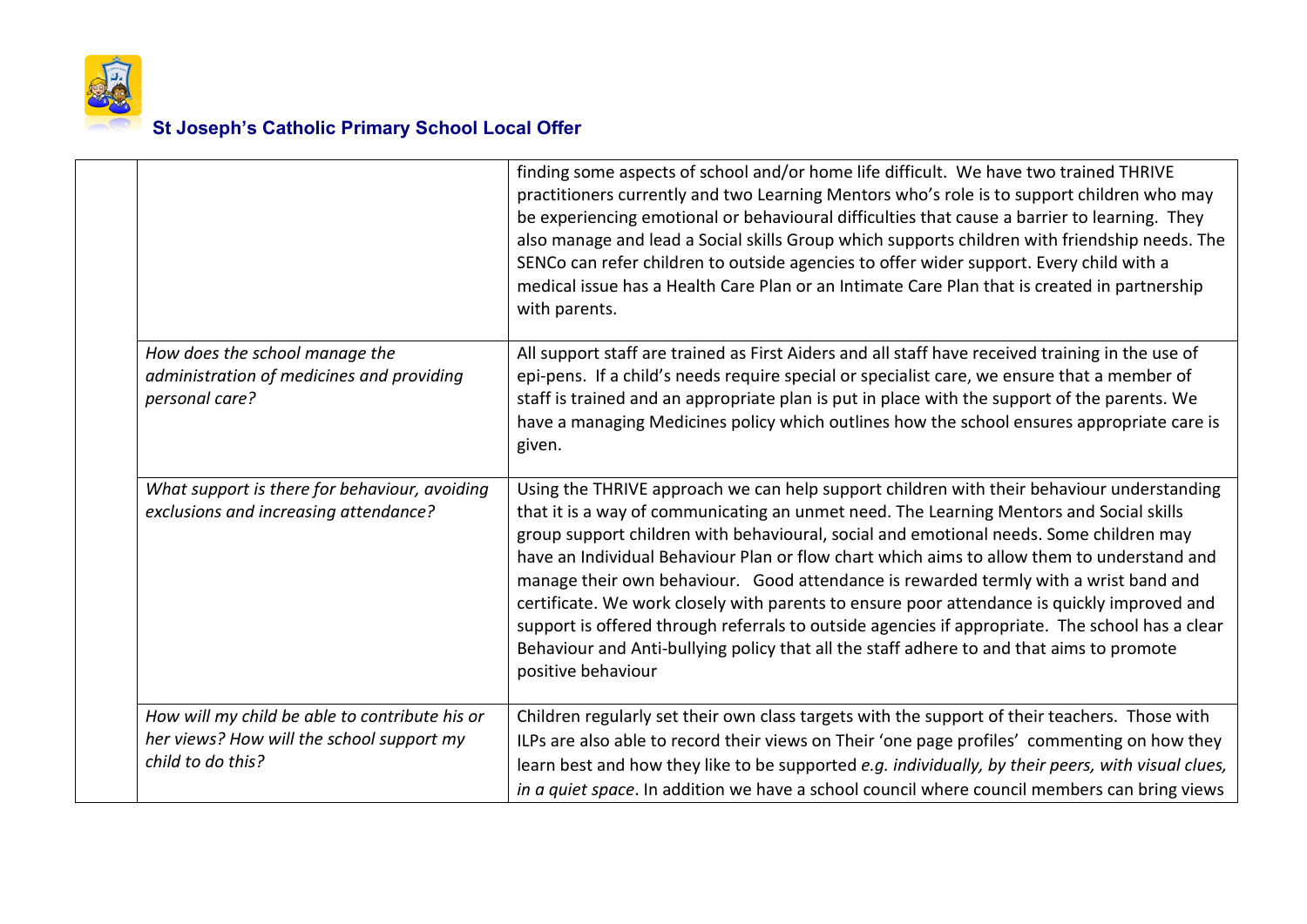

|   |                                                                                    | from their classes to be discussed. We also use questionnaires to find out how the children |
|---|------------------------------------------------------------------------------------|---------------------------------------------------------------------------------------------|
|   |                                                                                    | feel about all aspects of school.                                                           |
|   | What specialist services and expertise are available at or accessed by the school? |                                                                                             |
| 6 |                                                                                    |                                                                                             |
|   | Are there specialist staff working at the school                                   | We have two trained THRIVE practitioners currently and two Learning Mentors who work        |
|   | and what are their qualifications?                                                 | with children according to need. We have TAs trained in delivering Speech and Language      |
|   |                                                                                    | Programmes, Sensory processing, PDA strategies, working with autistic children.             |
|   | What other services does the school access                                         | The school has had access to and worked with a number of organisations and services         |
|   | including health, therapy and social care                                          | including:                                                                                  |
|   | services?                                                                          |                                                                                             |
|   |                                                                                    | <b>Special Needs Team</b>                                                                   |
|   |                                                                                    | Child Development Centre                                                                    |
|   |                                                                                    | <b>Education Services</b>                                                                   |
|   |                                                                                    | <b>Educational Psychology</b>                                                               |
|   |                                                                                    | Speech and Language Therapists                                                              |
|   |                                                                                    | Inclusion Support and Social Communication Team                                             |
|   |                                                                                    | Looked After Children Education Service                                                     |
|   |                                                                                    | <b>Social Services</b>                                                                      |
|   |                                                                                    | Child Development Team                                                                      |
|   |                                                                                    | <b>School Nurse</b>                                                                         |
|   |                                                                                    | Child and Adolescent Mental Health Service (CAMHS)                                          |
|   |                                                                                    | <b>Occupational Health</b>                                                                  |
|   |                                                                                    | Family Link Worker                                                                          |
|   |                                                                                    | The Early Intervention Team                                                                 |
|   |                                                                                    | Ethnic Minorities Achievement Team (EMAT)                                                   |
|   |                                                                                    |                                                                                             |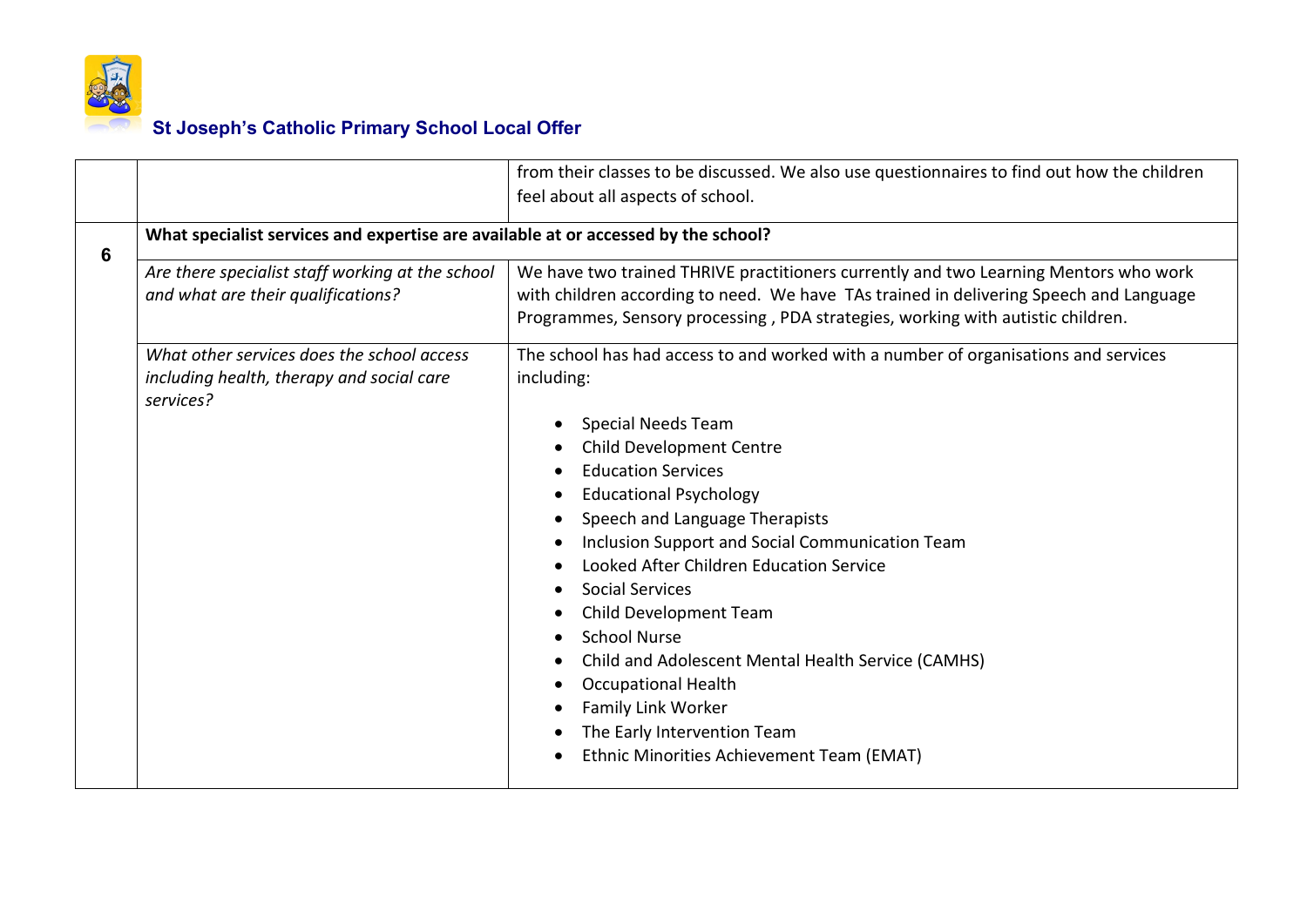

|   |                                                                                                                                                                                                | Access to these services varies and there can often be a waiting list.                                                                                                                                                                                                                                                                                                                                                                                                                                                                                                                                                                                                                                                                                                                                                                                                   |
|---|------------------------------------------------------------------------------------------------------------------------------------------------------------------------------------------------|--------------------------------------------------------------------------------------------------------------------------------------------------------------------------------------------------------------------------------------------------------------------------------------------------------------------------------------------------------------------------------------------------------------------------------------------------------------------------------------------------------------------------------------------------------------------------------------------------------------------------------------------------------------------------------------------------------------------------------------------------------------------------------------------------------------------------------------------------------------------------|
|   |                                                                                                                                                                                                |                                                                                                                                                                                                                                                                                                                                                                                                                                                                                                                                                                                                                                                                                                                                                                                                                                                                          |
|   | What training are the staff supporting<br>children with SEND had or having?                                                                                                                    | Teaching Assistants (TAs) have been trained in a range of interventions including<br>Jump Ahead, Read, Write, Inc, Zone of regulation, Lego Therapy<br>Our Learning Mentors continue to receive training through our locality group and have<br>$\bullet$<br>received Nurture Group training from the Nurture Group Network'<br>All TAs have received training in understanding and supporting children with Autism<br>The Headteacher and SENCo have been involved in the briefings and information<br>meetings held by the local authority regarding the new legislation for special<br>educational needs<br>A number of staff are trained in the Team teach Approach to managing behaviour<br>Keeping children safe in education is annually update by all adults in the school<br>Some members of staff have received training in English as an additional language. |
| 8 | How will my child be included in activities outside the classroom including school trips?                                                                                                      |                                                                                                                                                                                                                                                                                                                                                                                                                                                                                                                                                                                                                                                                                                                                                                                                                                                                          |
|   | Will he or she be able to access all of the<br>activities of the school and how will you assist<br>him or her to do so? How do you involve<br>parent/ carers in planning activities and trips? | We make every effort to ensure that all children can take part in all activities organised by the<br>school. Parents are always consulted about the suitability of an activity if there is any doubt<br>and we work together to create a plan and personalised risk assessment to ensure success.<br>Parents are given the option to take part in the activities themselves if it will help support<br>their child.                                                                                                                                                                                                                                                                                                                                                                                                                                                      |
| 9 | How accessible is the school environment?                                                                                                                                                      |                                                                                                                                                                                                                                                                                                                                                                                                                                                                                                                                                                                                                                                                                                                                                                                                                                                                          |
|   | Is the building fully wheelchair accessible?                                                                                                                                                   | The Early years and Key stage 1 and most of KS2 are accessible by wheelchair and includes<br>ramps, 2 lifts and 2 Disabled toilets. As well a hygiene room with bed and hoist. This is                                                                                                                                                                                                                                                                                                                                                                                                                                                                                                                                                                                                                                                                                   |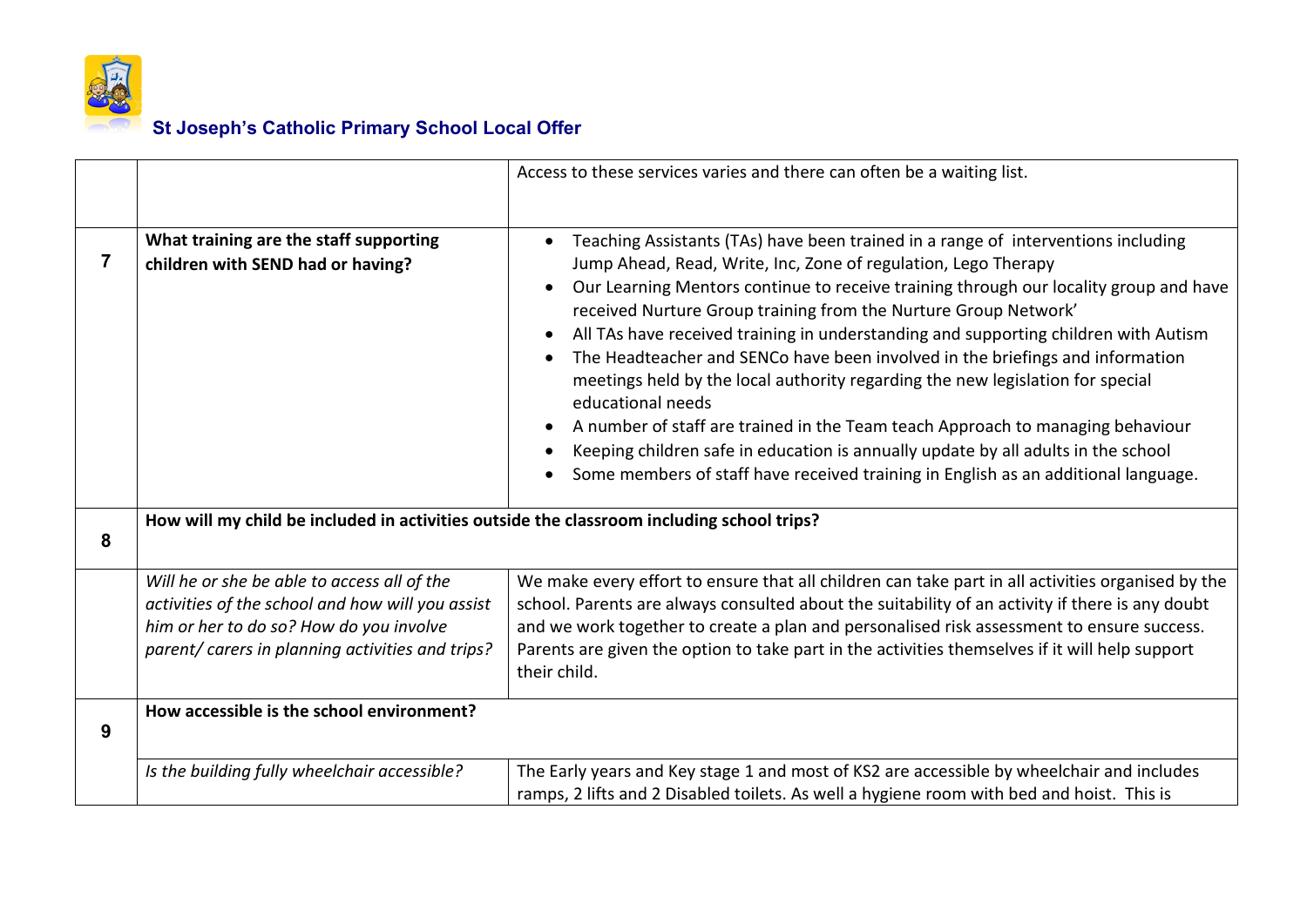

|    |                                                                                                          | explained further in our accessibility policy.                                                                                                                                                                                                                                                                                                                                                                                                                                                                                                                                                                                                                                                                                                                                                                                                                                                                                                                                                                                                                                                                                                                                        |
|----|----------------------------------------------------------------------------------------------------------|---------------------------------------------------------------------------------------------------------------------------------------------------------------------------------------------------------------------------------------------------------------------------------------------------------------------------------------------------------------------------------------------------------------------------------------------------------------------------------------------------------------------------------------------------------------------------------------------------------------------------------------------------------------------------------------------------------------------------------------------------------------------------------------------------------------------------------------------------------------------------------------------------------------------------------------------------------------------------------------------------------------------------------------------------------------------------------------------------------------------------------------------------------------------------------------|
|    | Have there been improvements in the auditory<br>and visual environment?                                  | All classrooms are fitted with interactive whiteboards and speakers along with wi-fi. All<br>classes have access to computer tablets. The hall is equipped with a PA system, projector and<br>internet access.                                                                                                                                                                                                                                                                                                                                                                                                                                                                                                                                                                                                                                                                                                                                                                                                                                                                                                                                                                        |
|    | Are there disabled changing and toilet<br>facilities?                                                    | The school has 2 disabled toilets                                                                                                                                                                                                                                                                                                                                                                                                                                                                                                                                                                                                                                                                                                                                                                                                                                                                                                                                                                                                                                                                                                                                                     |
|    | How does the school communicate with parent<br>carers whose first language is not English?               | The school liaises regularly with the English as an Additional Language Team (EMAT) in order<br>to gain advice. We also use our local community to support with communication. We create<br>letters to parents in their first language in order to support our EAL families.                                                                                                                                                                                                                                                                                                                                                                                                                                                                                                                                                                                                                                                                                                                                                                                                                                                                                                          |
| 10 |                                                                                                          | How will the school prepare and support my child to join the school, transfer to a new school or the next stage of education and life?                                                                                                                                                                                                                                                                                                                                                                                                                                                                                                                                                                                                                                                                                                                                                                                                                                                                                                                                                                                                                                                |
|    | What preparation will there be for both the<br>school and my child before he or she joins the<br>school? | The term before starting at St Joseph's parents are invited to join a drama group that takes<br>place for our new starters so they can get familiar with the building and other children who<br>they will be at school with. A Teddy Bears picnic is arranged for all new children and their<br>parents in the June of their starting year. This provides them with the opportunity to meet<br>with class teachers, teaching assistants and their peers. Children are also invited to spend<br>time in their new class before starting the school, for story time. Extra sessions can be<br>arranged, should we feel this is necessary, to enable a child to meet and connect with staff<br>who may be involved in their care. Staff from the school will also visit nurseries or pre-school<br>settings to meet the children and staff who have been working with them. Meetings can also<br>be held with the SENCo and teacher to discuss how to make a smooth transition. Transition<br>TACs are held with all professional involved in order that information is shared. Information<br>meetings are held for parents to express their views and ask any questions they may have. |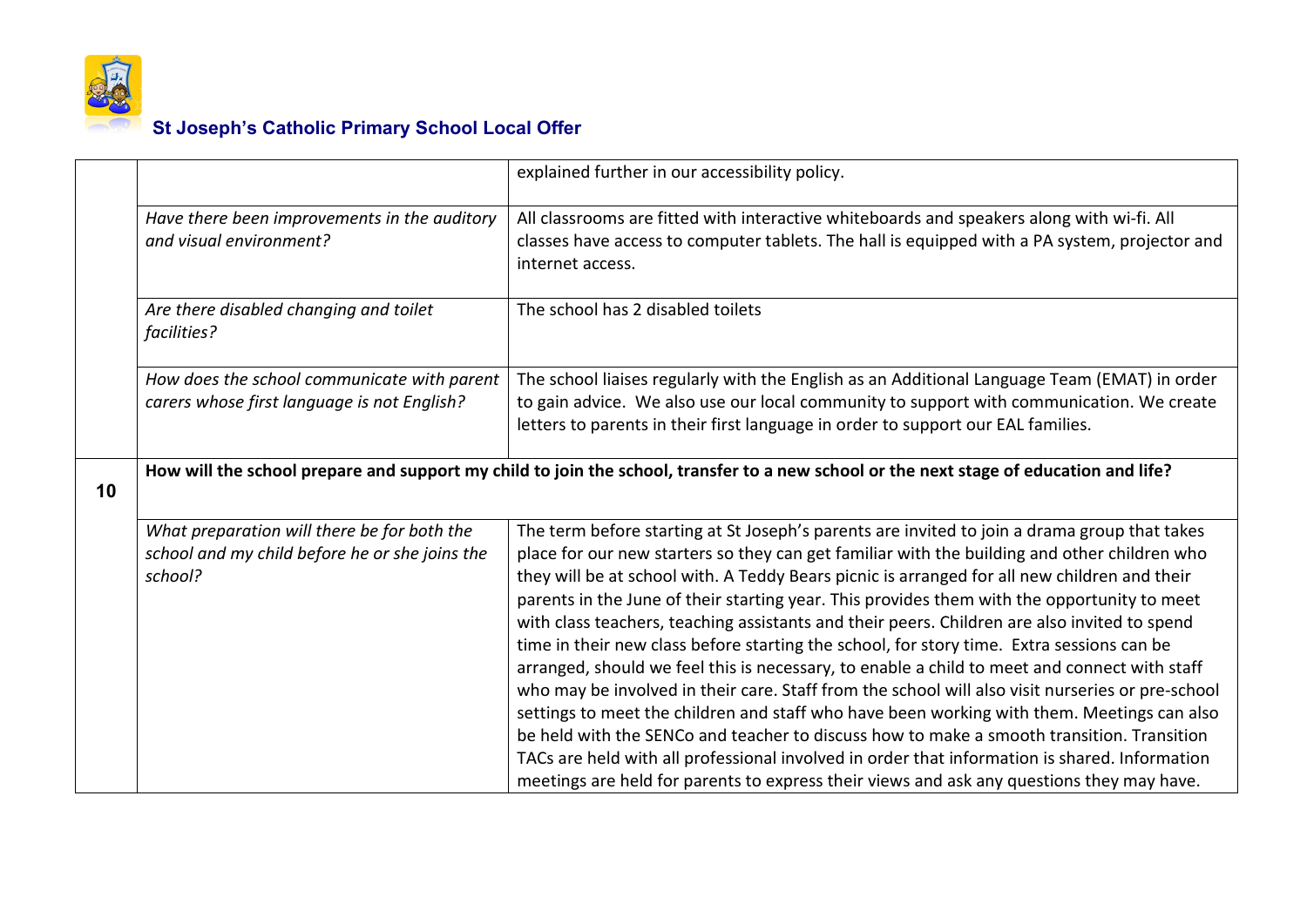

|    | How will he or she be prepared to move onto<br>the next stage? What information will be<br>provided to his or her new setting / school /<br>college? | The school works with Transition Mentors from the local secondary schools to prepare<br>children for this change. This involves the Transition Mentors visiting the Year 6 class and<br>working with the children, meeting with teachers, attending meetings related to children with<br>special educational needs who will be joining their school and arranging visits to the school<br>they will be moving to. Extra visits can be arranged with staff accompanying a child to their<br>new school to help them get used to the new environment. We also pass on each child's<br>special educational needs file which includes the child's needs and history of support. |
|----|------------------------------------------------------------------------------------------------------------------------------------------------------|-----------------------------------------------------------------------------------------------------------------------------------------------------------------------------------------------------------------------------------------------------------------------------------------------------------------------------------------------------------------------------------------------------------------------------------------------------------------------------------------------------------------------------------------------------------------------------------------------------------------------------------------------------------------------------|
|    | How will you support a new setting / school /<br>college to prepare for my child/young person?                                                       | Our local secondary schools have a detailed transition form which we complete outlining the<br>needs of the child, the support they have received and our recommendations for support<br>they might need in their new school. We invite Transition Mentors and special educational<br>needs staff from the secondary schools to attend important meetings related to individual<br>children in Year 6 so that they are best able to prepare for the transition.                                                                                                                                                                                                             |
| 11 | How are the school's resources allocated and matched to children's special educational needs?                                                        |                                                                                                                                                                                                                                                                                                                                                                                                                                                                                                                                                                                                                                                                             |
|    | How is the school's special educational needs<br>budget allocated?                                                                                   | We employ a range of support staff in order to ensure that we meet the needs of our<br>children. Funding may be used to train staff if a child has specialist needs or requires<br>specialist equipment or resources. Funding for individual children, such as those who<br>currently have an EHCP, is allocated specifically to those children. We aim to ensure that the<br>children have access to appropriate assessments, resources, time and staff.                                                                                                                                                                                                                   |
| 12 | How is the decision made about what type and how much support my child will receive?                                                                 |                                                                                                                                                                                                                                                                                                                                                                                                                                                                                                                                                                                                                                                                             |
|    | Describe the decision making process. Who<br>will make the decision and on what basis?<br>Who else will be involved? How will I be<br>involved?      | Following observations, assessments and discussions, decisions are made based on the<br>recommendations of outside professionals where appropriate and on the views of the child,<br>teachers, SENCo and parents. Once these views are gathered, the class teacher and SENCo<br>will plan a programme of intervention and share this with parents. Regular meeting<br>opportunities between teacher / SENCo and parents allow for regular reviews and<br>adjustments to the plan.                                                                                                                                                                                           |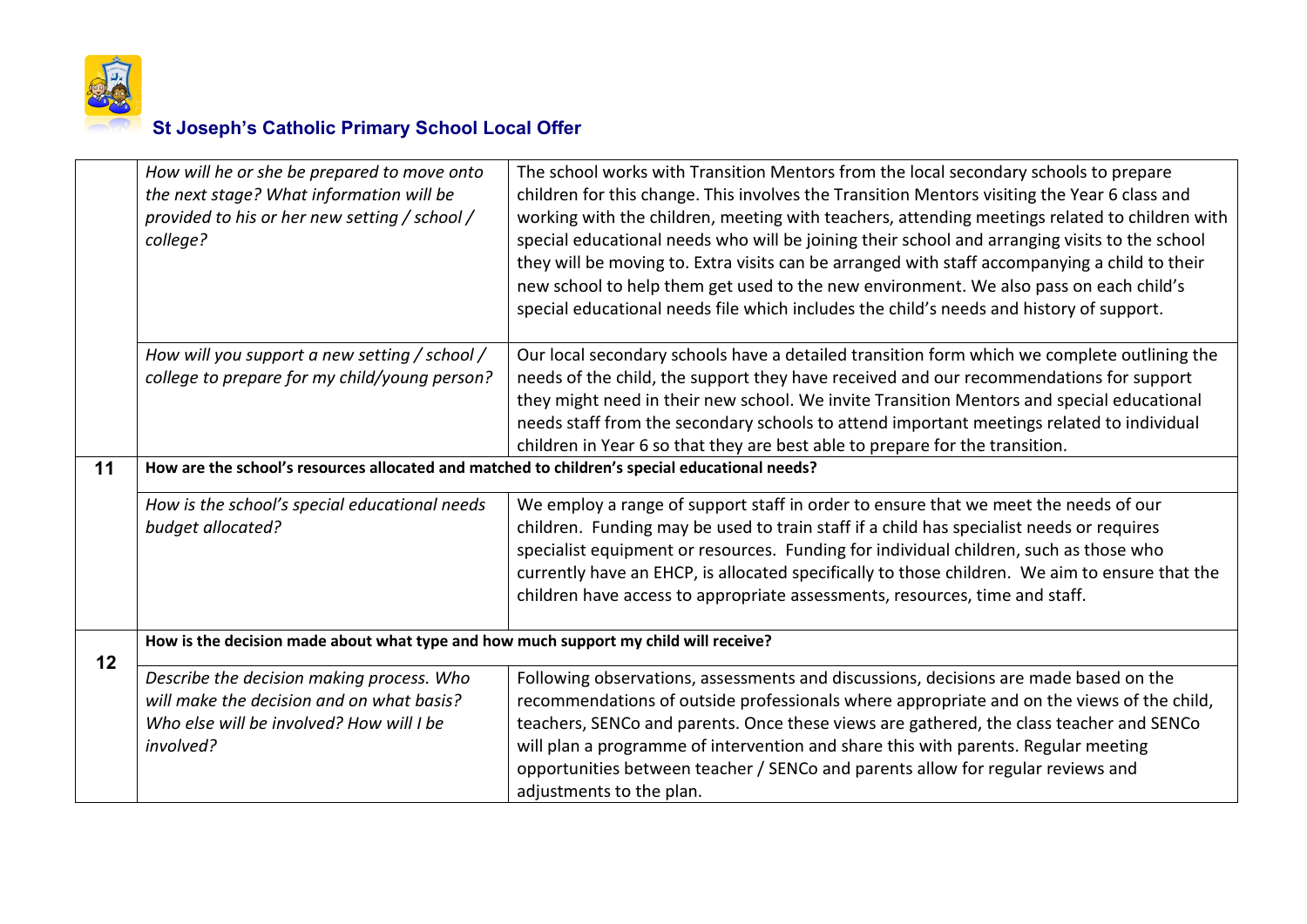

|                                                  | How does the school judge whether the                                                                                                                     | The school carries out standardised testing or other relevant assessments before beginning a                                                                                                                                                                                                                                                                                                                                                                                                                                                                                   |
|--------------------------------------------------|-----------------------------------------------------------------------------------------------------------------------------------------------------------|--------------------------------------------------------------------------------------------------------------------------------------------------------------------------------------------------------------------------------------------------------------------------------------------------------------------------------------------------------------------------------------------------------------------------------------------------------------------------------------------------------------------------------------------------------------------------------|
|                                                  | support has had an impact?                                                                                                                                | programme of intervention. Further assessment is then repeated every term to monitor the<br>impact of the intervention. Consultation meetings with parents / teachers / children and<br>SENCo ensure that targets are reviewed regularly.                                                                                                                                                                                                                                                                                                                                      |
| 13                                               | How are parents involved in the school? How can I be involved?                                                                                            |                                                                                                                                                                                                                                                                                                                                                                                                                                                                                                                                                                                |
|                                                  | Describe the school's approach to involving<br>parents in decision making and day to day<br>school life including for their own child or<br>young person. | Parents are invited to termly meetings in order to maintain a regular dialogue. More up-to-<br>date communication can also be managed through the use of communication books,<br>home/school diaries or e-mail. We have a parent council which meets regularly in order to<br>discuss parent views and identify opportunities for development within the school. Parent<br>views are also established through yearly questionnaires. We have a parent / teacher /<br>friends association which welcomes those who are keen to take an active part in supporting<br>the school. |
| Who can I contact for further information?<br>14 |                                                                                                                                                           |                                                                                                                                                                                                                                                                                                                                                                                                                                                                                                                                                                                |
|                                                  | Who would be my first point of contact if I<br>want to discuss something about my child?                                                                  | Your child's class teacher would always be your first point of contact if you wish to discuss any<br>concerns you may have. Appointments can be made by letter, e-mail or via the school office.<br>The Headteacher and SENCo is also available to discuss more sensitive issues and to support<br>you in communicating with other professionals.                                                                                                                                                                                                                              |
|                                                  | Who else has a role in my child's education?<br>Who can I talk to if I am worried?                                                                        | Your child will meet many adults in school, all of whom have the welfare of the child at the<br>heart of their work. We aim to ensure that all adults have appropriate knowledge of all<br>children in order to be able to support them appropriately in all situations. Appointments can<br>be made to see the Headteacher and SENCO if concerns go beyond the classroom and both<br>would be happy to meet with you.                                                                                                                                                         |
|                                                  | Who should I contact if I am considering                                                                                                                  | Contact should be with the Headteacher, via the school office.                                                                                                                                                                                                                                                                                                                                                                                                                                                                                                                 |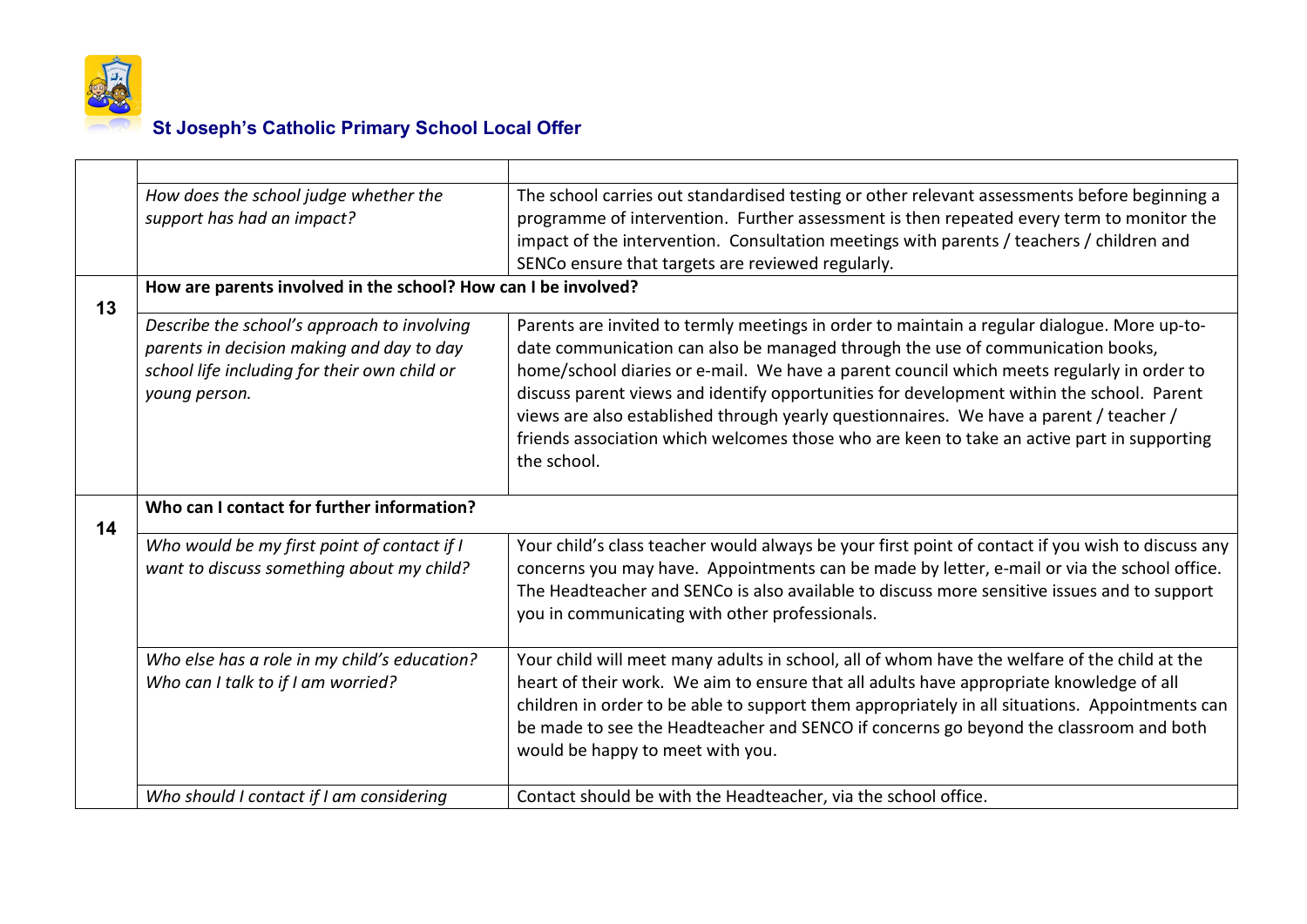

| whether child/young person should join the<br>school?                                                     |                                                                                                                                                                                                                                                                                                                                                                                                                 |
|-----------------------------------------------------------------------------------------------------------|-----------------------------------------------------------------------------------------------------------------------------------------------------------------------------------------------------------------------------------------------------------------------------------------------------------------------------------------------------------------------------------------------------------------|
| Who is the SEN Coordinator and how can I<br>contact them?                                                 | The SENCo is Holly Seymour and you can contact her via the school office. The SENCo is<br>available on 01444 452584 should you wish to meet with her.                                                                                                                                                                                                                                                           |
| What other support services are there who<br>might help me and provide me with<br>information and advice? | The school has access to many local services as mentioned in section 6. Parents can also<br>receive advice and support from the SEND IAS Special Educational Needs Information and<br>Advice Service (formally known as The Parent Partnership service) will provide impartial<br>advice and information and will help you communicate with the school and local authority<br>where necessary. Contact details: |
|                                                                                                           | Email: send/ias@westsussex.gov.uk<br>Website: https://westsussex.local-offer.org/services/7                                                                                                                                                                                                                                                                                                                     |
|                                                                                                           | Call us: 0330 222 8555 (open $9am - 4pm$ , Mon-Fri).                                                                                                                                                                                                                                                                                                                                                            |
|                                                                                                           | West Sussex County Council also has information about children with disabilities and<br>special educational needs. Their website is www.westsussex.gov.uk                                                                                                                                                                                                                                                       |